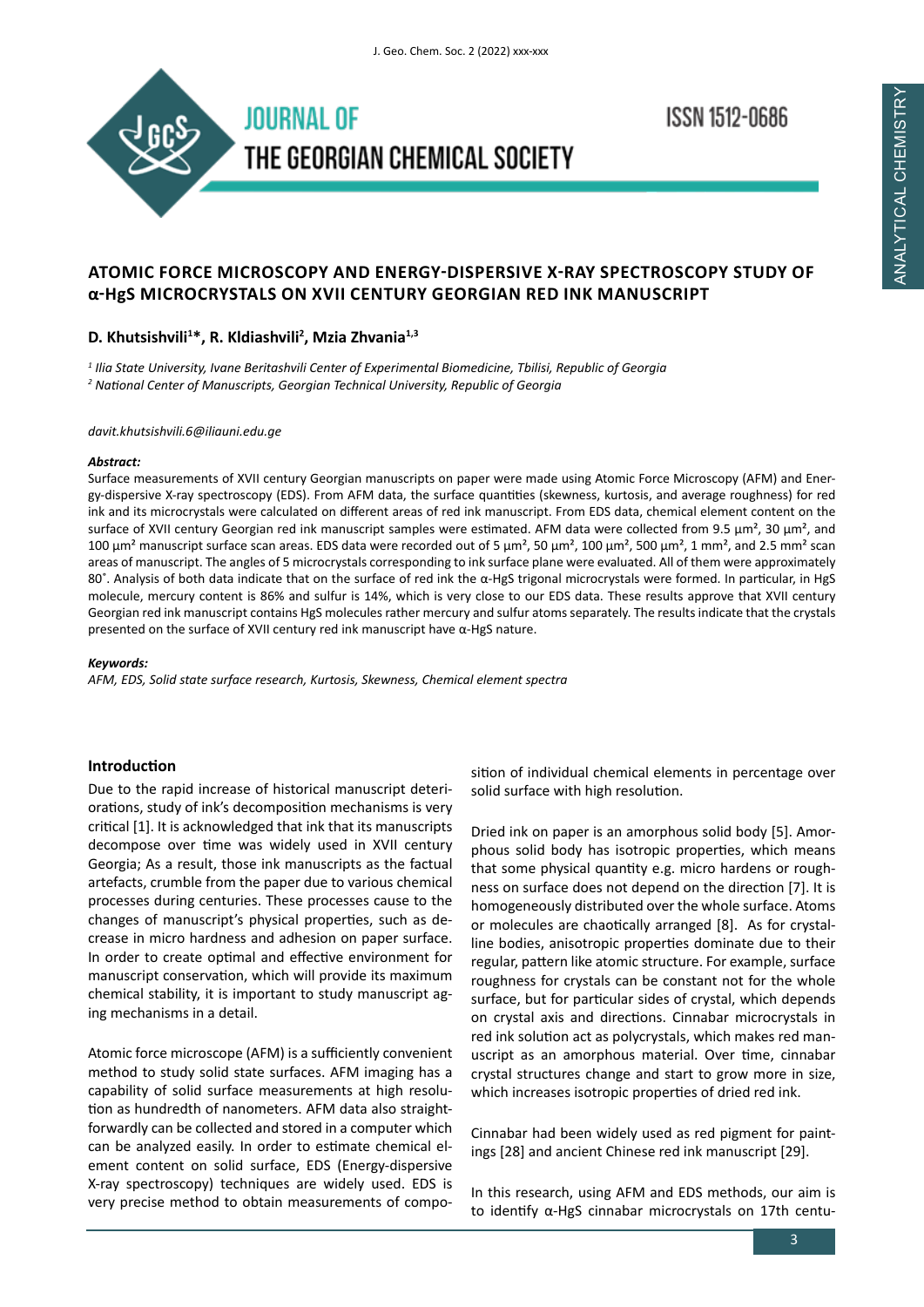ry Georgian red ink manuscript. Our research question is whether cinnabar crystals can be detected on an arbitrary ancient Georgian manuscript ink surface. In this research we studied ancient Georgian red ink, not paper. Red ink binding media has not been studied as well.

The structure of α-HgS type of crystals are hexagonal or trigonal. Some types of ink, especially red ink, which was widely used in XVII century Georgia, represented vermillion type. This category of ink contains cinnabar pigments, which are powdered mercury (II) sulfide crystals or microcrystals [27]. When dried ink loses water molecules, vermillion crystals can be seen through AFM or scanning electronic microscope.

### **Methods**

# *Atomic Force Microscopy*

 The part of research was conducted using AFM, Bioscope 2 (VECCO). Surface scanning was carried out in a contact mode, using DNP-20 type of cantilever (A and C tip). XVII century Georgian red ink manuscript specimens on paper which were provisionally imported from Georgian National Center of Manuscripts, their surfaces were evaluated as an amorphous solid state. Distribution of measured height magnitudes on 100-micron scan area was recorded (Table 1). With those magnitudes, as primary data, we calculated the following surface morphological quantities: skewness, kurtosis, and average roughness.

Scan areas on the surface of red ink manuscript were 9.5, 30, and 100 µm. Then AFM data was analyzed and calculated these surface parameters mentioned above from surfaces of microcrystals along with certain axis and sides (along certain 1D directions). The whole 2D surfaces were also calculated. AFM data analysis was performed using GWYDDION application.

Surface roughness parameters were calculated using the following formulas:

$$
R_{n} = \frac{1}{n} \sum_{i=1}^{n} |x_{i}| (1)
$$
  
\n
$$
R_{n} = \frac{1}{n} \sum_{i=1}^{n} (x_{i} - \bar{x})^{3} / (1/n \sum_{i=1}^{n} (x_{i} - \bar{x})^{2})^{3/2}
$$
  
\n
$$
R_{n} = \frac{1}{n} \sum_{i=1}^{n} (x_{i} - \bar{x})^{3} / (1/n \sum_{i=1}^{n} (x_{i} - \bar{x})^{2})^{3/2}
$$
  
\n(3)

Where Ra Is an average surface roughness, Rsk – Skewness, and Rku – Kurtosis. Xi and Xaverage - absolute and mean values of heights (AFM data).

### *Energy-dispersive X-ray spectroscopy (EDS)*

The chemical element percentage analysis of the surface of red ink manuscript specimen was conducted by a technique of atomic-resolution chemical mapping in scanning electron microscopy (SEM) based on energy-dispersive x-ray spectroscopy (Jeol Jsm-6510 Low Vacuum). The chemical spectral diagrams were made from of 5  $\mu$ m<sup>2</sup>, 50  $\mu$ m<sup>2</sup>, 100  $\mu$ m<sup>2</sup>, 500  $\mu$ m<sup>2</sup>, 1 mm<sup>2</sup>, and 2.5 mm<sup>2</sup> scan areas respectively.

## **Results and discussion**

#### *Atomic Force Microscopy*

On 100-micron scan area of red ink manuscript, microcrystals were detected (Fig  $1 - I$ ).



**Fig. 1 1: I, II, and III- AFM images of XVII century Georgian red ink manuscript. IV- diagrams for 5 different crystal specimens from the surface of manuscript (not from I, II, and III).**

In the Table 1 roughness parameters are presented in case of the whole surface. The kurtosis value is more than 3. It means the height values (from AFM data) on the surface, including collective crystals on red ink manuscript are arbitrary. Poly-crystal surface in general represents isotropy, because those crystal orientations are chaotically arranged.

As the next stage, the surface roughness quantities were calculated for whole surface of each crystal; the values are representing in the Table 2. In table 2 Rku values are less than 3. That makes the height distribution of each crystals on the whole surface platykurtic. Platykurtic distribution of crystals should reflect their anisotropic nature. A microcrystal, which has faces, sides and corners, makes height distribution arranged on a non-random pattern. Such pattern depends on crystal's certain directions. In other words, homogenous crystals have less rough surface than poly-crystals on crystal's axis or face plane, but as for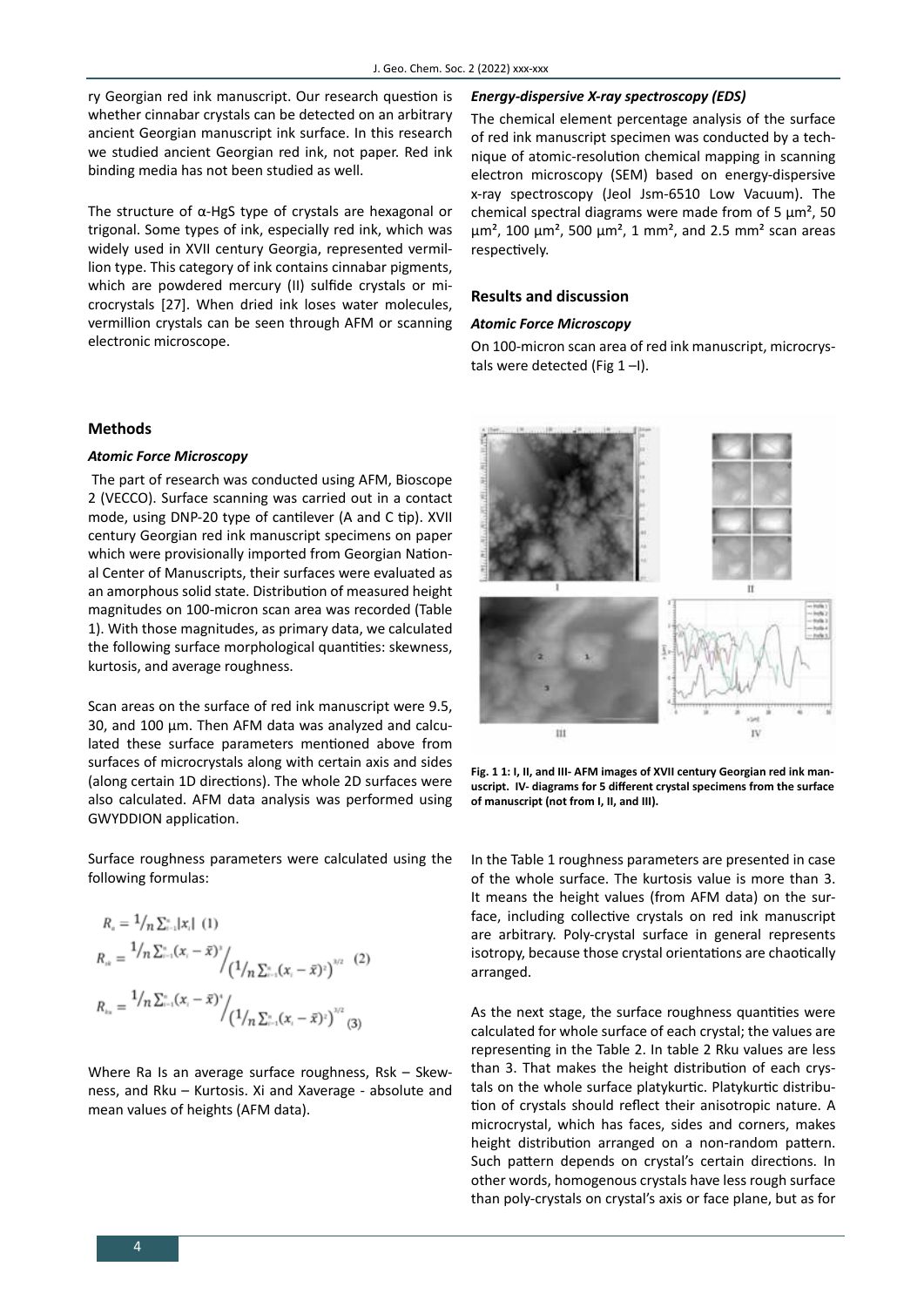whole surface, height distribution is inhomogeneous. As for skewness measurements, the quantities are positive, but less than 1 (Table 1). A positive skewness indicate that the surface is rough. However, it is less than 1. Therefore, according AFM data, the surface is moderately skewed. It explains why the surface, which comprises the poly crystals is isotropic.

**Table 3. Surface roughness parameters along the crystal axis (a-d) and along the crossing boundary of crystal facets (Fig 1-II).**

Ra (nm) 7.68513

|              |         |              | a |
|--------------|---------|--------------|---|
| ٠,<br>lt     | Rsk:    | $-0.0593478$ |   |
| $\mathbf{r}$ | Rku:    | 5.11424      |   |
|              | Ra (nm) | 6.19826      |   |
|              | Rsk:    | $-0.8166$    | b |
|              | Rku:    | 5.955        |   |
| d            | Ra (nm) | 10.7         | C |
|              | Rsk:    | $-0.465$     |   |
|              | Rku:    | 4.017        |   |
|              | Ra (nm) | 7.724        |   |
|              | Rsk:    | $-0.292$     | d |
|              | Rku:    | 4.033        |   |
|              | Ra (nm) | 19.85        |   |
|              | Rsk:    | $-0.0932$    | e |
|              | Rku:    | 2.543        |   |
|              | Ra (nm) | 15.2842      |   |
|              | Rsk:    | $-0.186487$  | f |
|              | Rku:    | 2.12826      |   |
|              | Ra (nm) | 26.6495      | g |
|              | Rsk:    | $-0.301668$  |   |
|              | Rku:    | 1.91723      |   |
|              | Ra (nm) | 17.1270      |   |
|              | Rsk:    | $-0.186068$  | h |
|              | Rku:    | 2.48356      |   |

**Table 1. Roughness parameters from 100-micron ink surface Presented in fig 1-1** 

| $Ra$ (nm) | 682.8   |
|-----------|---------|
| Rsk       | 0.1172  |
| $Rku-3$   | 0.09207 |

**Table 2: Roughness values for 20 crystal specimens presented on Fig. 1-I** 

| Ra    | <b>Rsk</b> | Rku-3     |  |
|-------|------------|-----------|--|
| (nm)  |            |           |  |
| 293.3 | $-0.2620$  | $-0.8655$ |  |
| 211.3 | $-0.4598$  | $-0.3931$ |  |
| 327.1 | $-0.6023$  | $-0.1582$ |  |
| 353.2 | $-0.7338$  | $-0.6916$ |  |
| 357.4 | $-0.6624$  | $-0.4093$ |  |
| 195.9 | $-0.5573$  | $-0.4968$ |  |
| 251.8 | $-0.1601$  | $-1.038$  |  |
| 351.4 | $-0.1279$  | $-1.242$  |  |
| 214.7 | $-0.4177$  | $-0.4992$ |  |
| 348.6 | $-0.1936$  | $-1.054$  |  |
| 225.1 | $-0.5237$  | $-0.6296$ |  |
| 284.1 | $-0.4487$  | $-0.8613$ |  |
| 195.5 | $-0.4898$  | $-0.5065$ |  |
| 170.7 | $-0.4750$  | $-0.4180$ |  |
| 203.9 | $-0.3198$  | $-0.4792$ |  |
| 153.1 | $-1.059$   | 0.6012    |  |
| 236.8 | 0.1131     | $-0.8516$ |  |
| 137.1 | $-0.4077$  | 0.2567    |  |
| 311.8 | $-0.1858$  | $-0.6063$ |  |
| 241.2 | $-0.5078$  | $-0.7329$ |  |

**Table 4: surface roughness parameters for 3 crystals from fig 1-IV**

| Rku-3     | <b>Rsk</b> | Ra (nm) | Size $(\mu m)$ | n |
|-----------|------------|---------|----------------|---|
| $-0.5918$ | $-0.1957$  | 286.9   | 3.52           |   |
| $-0.7122$ | $-0.1684$  | 249.8   | 4.35           |   |
| $-0.6904$ | $-0.4033$  | 131.9   | 3.22           |   |

On Fig 1-III, the AFM image of manuscript surface is represented (scan area 30 micron). Each crystal's height distributions for whole surface is leptokurtic (Rku<3, Table 4). It also indicates to the anisotropy for each solid body represented on this figure.

On Fig 1-IV, the diagram of five crystal profiles is presented. The angles of 5 microcrystals corresponding to ink surface plane were evaluated; all of them were approximately 80˚.

Therefore, AFM analysis revealed, that solid bodies on the surface of red ink of XVII century Georgian manuscript are microcrystals.

On Fig 1-II two microcrystals are shown (scan area is 9.5 micron). Calculating of roughness parameters were conducted along axis sections. It is demonstrated on fig 1-II a-d and e-h, And Table 3, clearly indicates that the height distribution along crystal axis is leptokurtic (Rku>3), while along the crossing boundary of crystal facets it is platykurtic (Rku<3).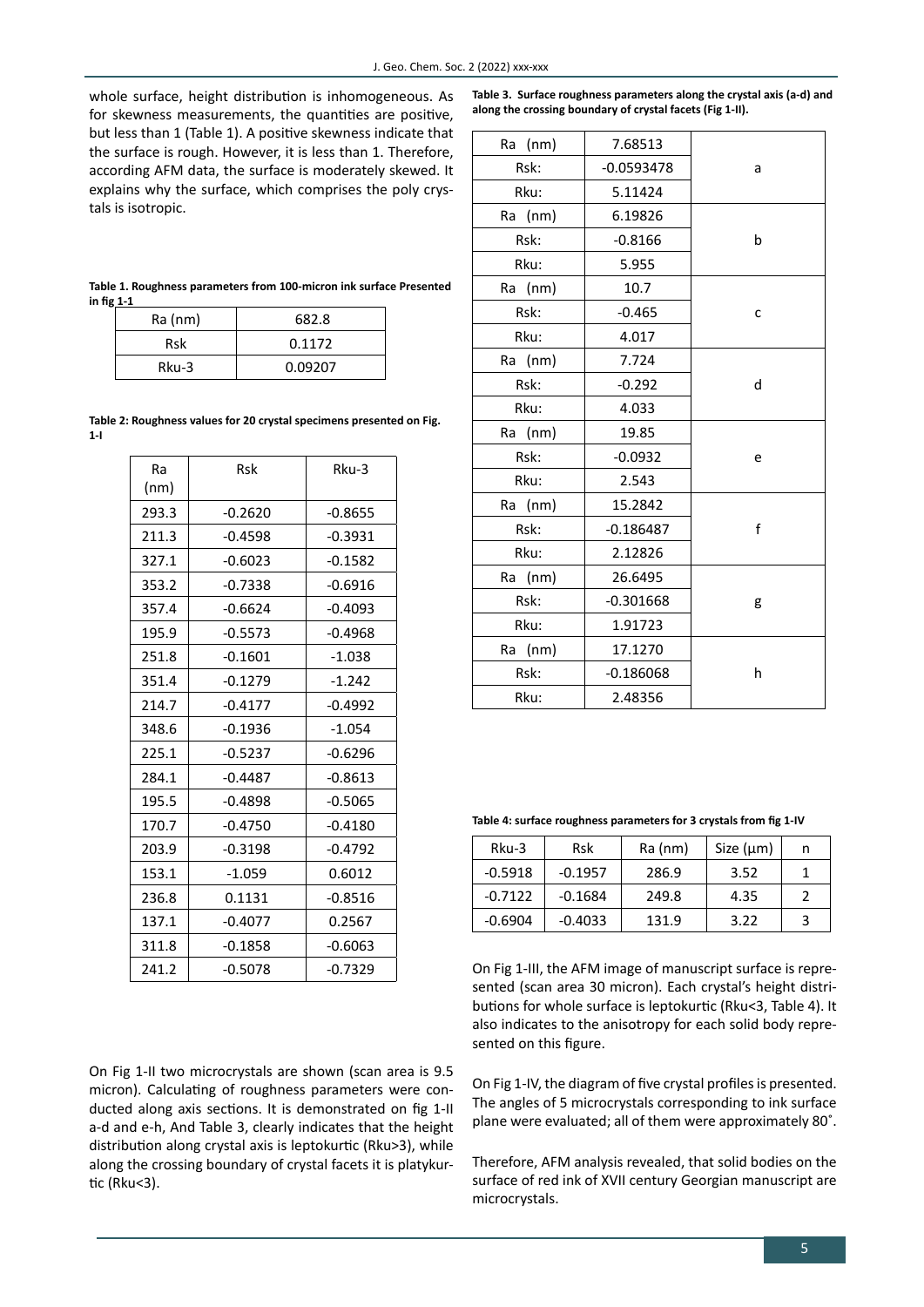### *Energy-dispersive X-ray spectroscopy (EDS)*

EDS spectroscopic diagrams of red ink on Georgian 17th century manuscript are represented on Fig 2. On Table 5, the data for Hg and S percentage content of red ink manuscript are shown. It is especially notable that the percentages of sulfur and mercury contents, with high proximity is equal to their percentage content in HgS molecule. In particular, in HgS molecule, mercury content is 86% and sulfur is 14%, which is very close to our EDS data (Table 5). These results approve that XVII century red ink manuscript contains HgS molecules rather mercury and sulfur atoms separately.



**Fig.2 table 5 A-F 2.5 mm (A), 1 mm (B), 500 µm (C), 100 µm(D), 50 µm (E), and 5 µm (F)** 

# **Conclusion**

The results indicate that the crystals presented on the surface of our sample XVII century red ink manuscript have α-HgS cinnabar nature. Identification of cinnabar microcrystals on red ink manuscript using AFM and EDS methods is our scientific finding and solution of our research question. These findings will answer questions on what happens to durability of ancient manuscript during aging process and external circumstances such as: heat, temperature, humidity and lighting. That requires future research.

# **Acknowledgments**

The authors thank N. Jalabadze, professor of Georgian Technical University for help in initial experiments and I. Jikidze, head specialist at laboratory of Georgian National Center of Manuscripts for temporarily delivering XVII century Georgian manuscript specimen.

**Table 5: EDS data of Hg and S (%) consistence on the surface of red seventeenth century Georgian ink manuscript**

| Scan<br><b>Size</b> | (ωS/(ωH-<br>$g+\omega S)$<br>×100% | $(\omega Hg)$<br>$(\omega Hg+\omega S)$<br>×100% | ωS<br>(%) | $\omega$ Hg<br>(%) |
|---------------------|------------------------------------|--------------------------------------------------|-----------|--------------------|
| 1 <sub>mm</sub>     | 14.37                              | 85.63                                            | 3.37      | 20.08              |
|                     | 14.08                              | 85.92                                            | 3.41      | 20.81              |
|                     | 14.20                              | 85.80                                            | 3.75      | 22.65              |
|                     | 13.80                              | 86.20                                            | 3.22      | 20.11              |
| 500                 | 14.44                              | 85.56                                            | 4.09      | 24.23              |
| μm                  | 14.20                              | 85.80                                            | 3.72      | 22.48              |
|                     | 13.73                              | 86.27                                            | 4.10      | 25.76              |
| 100                 | 14.22                              | 85.78                                            | 4.61      | 27.81              |
| μm                  | 14.26                              | 85.74                                            | 4.91      | 29.52              |
| $50 \mu m$          | 14.05                              | 85.95                                            | 5.89      | 36.02              |
|                     | 25.09                              | 74.91                                            | 0.71      | 2.12               |
|                     | 15.19                              | 84.81                                            | 7.28      | 40.65              |
|                     | 15.12                              | 84.88                                            | 12.65     | 71.01              |
|                     | 14.63                              | 85.37                                            | 11.27     | 65.74              |
|                     | 13.33                              | 86.67                                            | 7.05      | 45.83              |
|                     | 10.67                              | 89.33                                            | 4.43      | 37.09              |
| 100                 | 14.22                              | 85.78                                            | 4.61      | 27.81              |
| μm                  | 14.26                              | 85.74                                            | 4.91      | 29.52              |
|                     | 13.97                              | 86.03                                            | 7.81      | 48.08              |
|                     | 13.87                              | 86.13                                            | 5.83      | 36.21              |
| $5 \mu m$           | 13.09                              | 86.91                                            | 5.84      | 38.78              |
|                     | 13.69                              | 86.31                                            | 5.90      | 37.20              |
|                     | 13.63                              | 86.37                                            | 8.30      | 52.58              |
|                     | 13.81                              | 86.19                                            | 7.71      | 48.10              |
|                     | 14.06                              | 85.94                                            | 9.49      | 58.03              |

This work was supported by the Shota Rustaveli National Science Foundation (Grant DP2016\_17).

### **Competing Interests**

The authors declare no competing interests.

#### **References:**

- [1] V. Rouchon, M. Duranton, C. Burgaud, E. Pellizzi, B. Lavédrine, K. Janssens, W. de Nolf, G. Nuyts, F. Vanmeert, and K. Hellemans, "Room-Temperature Study of Iron Gall Ink Impregnated Paper Degradation under Various Oxygen and Humidity Conditions: Time-Dependent Monitoring by Viscosity and X-ray Absorption Near-Edge Spectrometry Measurements", *Anal. Chem.,* Vol. 83, No. 7, pp. 2589– 2597, 2011
- [2] F. Ohnesorge, G. Binnig, "True Atomic Resolution by Atomic Force Microscopy Through Repulsive and Attractive Forces", *Science,* Vol. 260, No. 5113, pp. 1451- 1456, 1993:
- [3] K. Sumetpipat, D. Baowan, B. J. Cox and J. M. Hill, "Mathematical methods on atomic force microscope cantilever systems", *RSC Advances*, Vol. 6, No. 52, pp. 46658- 46667, 2016,